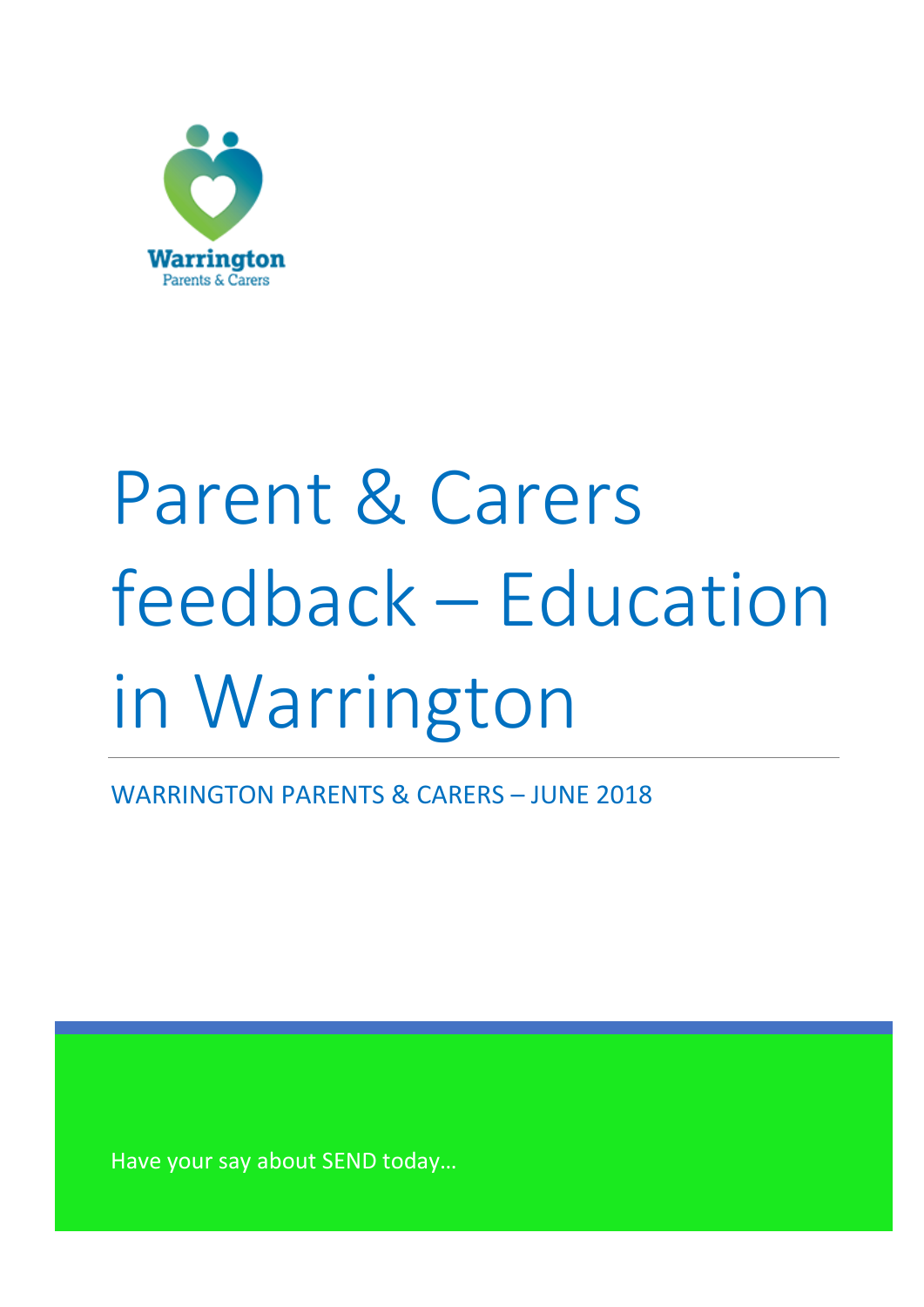## **So, what is working well in Education in Warrington?**

- Some Parents are pleased with the EHCP process and the resulting plan
- There is lots of praise being heard for Green Lane special school
- As ever plenty of praise for Ian Macdonald who is helping so many parents and carers find their way when they are struggling with the process or EHCP's and specialist provisions

## **So, what are the current burning issues in Education?**

### **(What do our parents/carers want?)**

- More educational provision is needed, which is not solely for children and young people with ASD.
- We want the EHCP team to communicate and update us more effectively, cases are often being passed to different members of staff without making parents/carers aware. Parents and carers are constantly having to chase their caseworkers to request information and updates on the progress of their children's/young person's EHCP, involve us, inform us and keep us in the loop.
- We need more support with the EHCP process, help and guidance to correctly and effectively fill in the forms and to decipher what information is appropriate and useful to create an accurate working document/plan.
- We would like children to be taught in school about SEND just as they are taught about religion or diversity.
- We need advice and training to help us deal with the sometimes-challenging behaviour our children/young adults display such as aggression, anger, sensory, behavioural issues. We need practical advice and strategies to help our young people learnt to regulate their behaviour and avoid meltdowns or to deal with them effectively, especially outdoors and away from the home environment.
- We need more provision for SEND childcare, especially for pre-school children. We need support and help to find provisions and ensure it is suitable/appropriate for our children's needs.
- More post 16 educational provision is needed and help/guidance for parents and carers during transition.
- Finally, we would like some/ more help /intervention for mainstream schools and nurseries who are struggling to cope with the needs of children with SEND in busy mainstream classrooms where they have limited staff numbers.

# **How do we know?**

At each of our parent participation events we ask our parents and carers to give us some feedback on the services they are currently accessing or trying to access in Warrington. We encourage our parents and carers to provide us with positive feedback about services which they are finding helpful. We also ask them to tell us about any issues/difficulties they are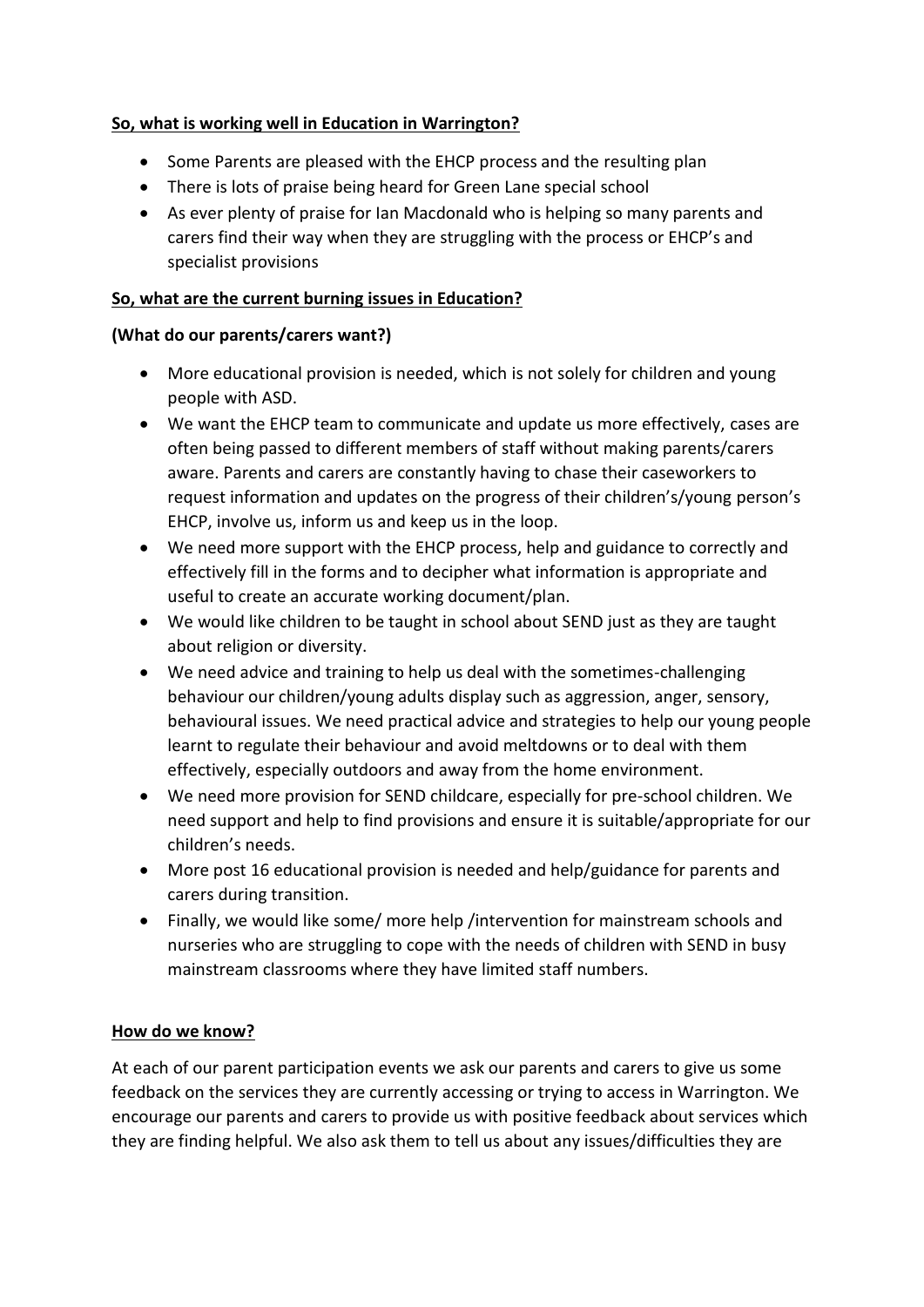experiencing. Below are some direct quotes/experiences from our Parent and carer forum members.

#### **Parent and Carer Feedback for Education services in Warrington**

#### **Direct quotes from our parents and carers about Education in Warrington**

#### **What is working well in Education in Warrington?**

*'Mrs Naylor from green lane took time to go and help my son at his school'*

*'School provisions for our child works well at the moment '*

*'Sandy lane is outstanding '*

*'Cannot complain about my school, CDC team or EHCP as I have had a good experience although emotional'*

*'Review system was very efficient this time around (KS1-KS2)'*

*'Ian Macdonald from SENDIASS had been my rock, he has shown me what to do on my EHCP'*

*'Secondary school being supportive with both us as parents and our daughter'*

*'We are very happy with the school; our son is at Green Lane'*

*'My son is 4 and started at Green Lane in September this year, he has ASD and is doing well in school'*

#### **What isn't working so well in Education in Warrington?**

*'It's a struggle to get your child into the right school, there is no support or guidance, you must do everything on your own'*

*'School funding cuts have led to the loss of a TA in my son's class (DP)'*

*'When our sons EHCP was being processed, we felt disheartened as we had to chase up any progress, we weren't informed that a different member of staff was dealing with his case. We also felt stressed that we didn't have a decision until late June'*

*'Gap between childcare for children with additional needs especially pre-schoolers and children who are not as verbal'*

*'More help and provision to help children with SEND who are still in mainstream schools and struggling'*

*'Transport – My child is 7 years old and would love to get the bus to school but got told he can get a seat but have to pay £240 a term which I said was disgusting'*

*'Parents who have children over age 16 should be allowed to still have transport without paying'*